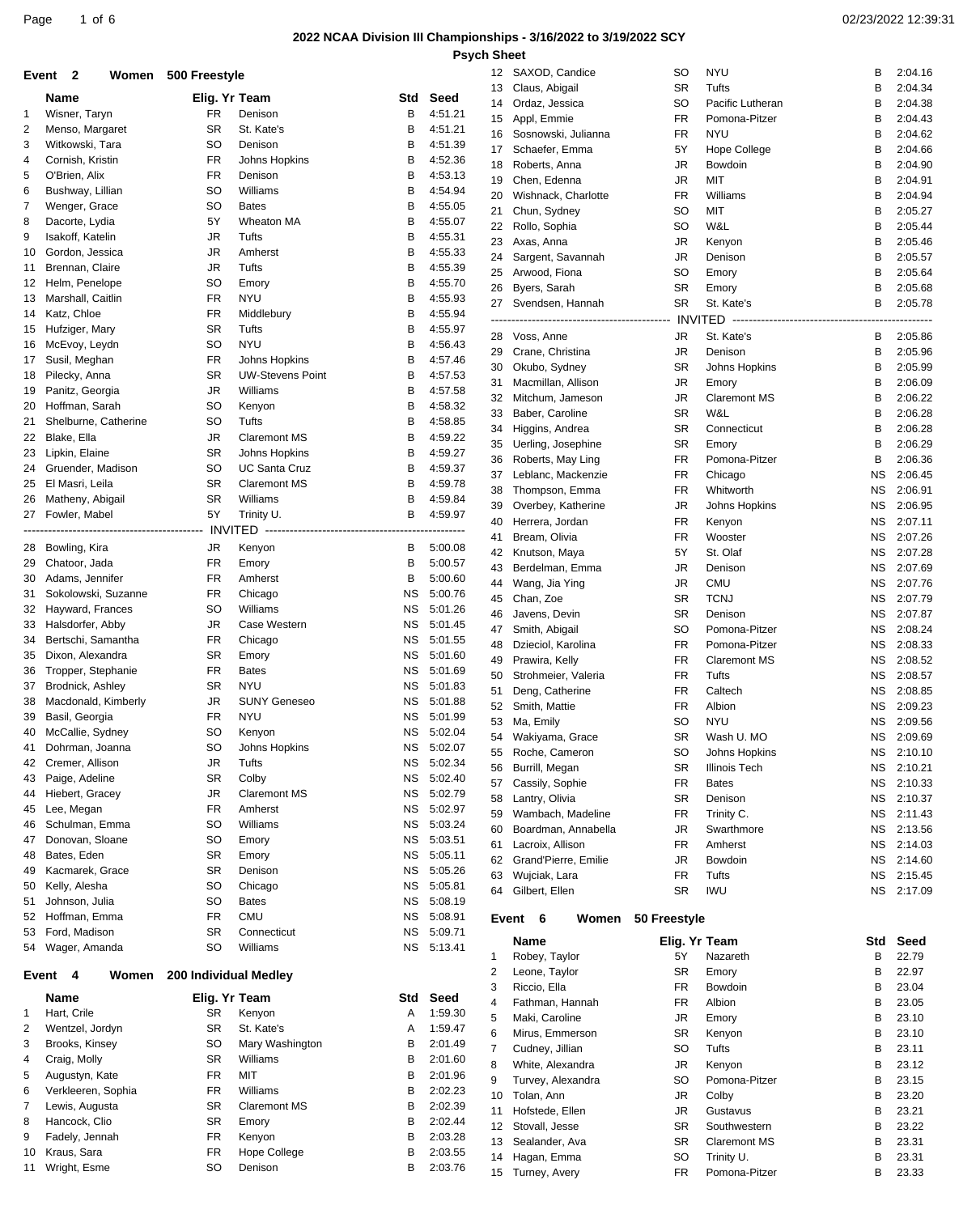#### Page 2 of 6 02/23/2022 12:39:31

## **2022 NCAA Division III Championships - 3/16/2022 to 3/19/2022 SCY Psych Sheet**

| 16       | Klein, Macy                           | SR               | St. Kate's                      | В         | 23.35          |
|----------|---------------------------------------|------------------|---------------------------------|-----------|----------------|
| 17       | Lear, Sophie                          | SR               | Ursinus                         | В         | 23.35          |
| 18       | Kass, Samantha                        | JR               | Emory                           | В         | 23.36          |
| 19       | Alicea-Jorgensen, Kristen             | SR               | Johns Hopkins                   | В         | 23.39          |
| 20       | Hesse, Shannon                        | JR               | TCNJ                            | В         | 23.43          |
| 21       | Delano, Casey                         | SR               | Williams                        | В         | 23.47          |
| 22       | Zupnik, Tatum                         | SO               | Bowdoin                         | В         | 23.49          |
| 23       | Richner, Lauren                       | FR               | Denison                         | В         | 23.51          |
| 24       | Geboy, Sydney                         | FR               | Kenyon                          | В         | 23.53          |
| 25       | Cheshire, Annalise                    | SR               | Denison                         | В         | 23.53          |
| 26       | Young, Lauren                         | JR               | Denison                         | В         | 23.53          |
| 27       | Karlson, Samantha                     | JR               | Hamilton                        | В         | 23.55          |
| 28       | Pawlak, Katherine                     | SR               | <b>Worcester Poly</b>           | В         | 23.55          |
|          | -------------                         |                  | <b>INVITED ----------</b>       |           |                |
|          | 29 Walker, Zoe                        | SR               | Emory                           | В         | 23.56          |
| 30<br>31 | Wen, Melody                           | SO<br><b>FR</b>  | МIТ                             | В<br>В    | 23.59          |
| 32       | Liu, Michelle<br>Martinson, Elizabeth | SO               | Johns Hopkins<br>W&L            | В         | 23.60<br>23.60 |
| 33       | Flynn, Jessica                        | JR               | NYU                             | В         | 23.61          |
| 34       | West, Caroline                        | <b>FR</b>        | Centre College                  | В         | 23.62          |
| 35       | Kadlecik, Grace                       | <b>FR</b>        | Denison                         | В         | 23.63          |
| 36       | Ulmer, Katelin                        | JR               | Tufts                           | В         | 23.66          |
| 37       | English, Natalie                      | SO               | Denison                         | В         | 23.68          |
| 38       | Kouznetsova, Nikita                   | SR               | <b>NYU</b>                      | В         | 23.68          |
| 39       | Chinn, Cailen                         | SR               | Emory                           | ΝS        | 23.70          |
| 40       | Gibbons, Abigail                      | JR               | <b>Bates</b>                    | ΝS        | 23.70          |
| 41       | Culibrk, Tara                         | JR               | Denison                         | ΝS        | 23.74          |
| 42       | Ordaz, Jessica                        | SO               | Pacific Lutheran                | ΝS        | 23.75          |
| 43       | Kolokotsa, Filippa-Leoni              | JR               | Chicago                         | ΝS        | 23.77          |
| 44       | Ma, Leaya                             | SO               | Emory                           | ΝS        | 23.77          |
| 45       | Martin, Ella                          | SO               | Bowdoin                         | ΝS        | 23.80          |
| 46       | Wilson, Abby                          | SR               | Wash U. MO                      | ΝS        | 23.81          |
| 47       | Gill, Alexandra                       | SR               | Pomona-Pitzer                   | ΝS        | 23.88          |
| 48       | Weigel, Charlotte                     | SO               | Chicago                         | ΝS        | 23.96          |
| 49       | Pfeufer, Anna                         | FR               | Denison                         | ΝS        | 23.98          |
| 50       | Farrell, Margaret                     | SO               | Calvin                          | ΝS        | 24.01          |
| 51       | Zhao, Karen                           | FR               | Chicago                         | ΝS        | 24.06          |
| 52       | Cortez, Cecilia                       | JR               | Johns Hopkins                   | ΝS        | 24.13          |
| 53       | McGrath, Olivia                       | SR               | MIT                             | ΝS        | 24.14          |
| 54       | Tseng, Tiffany                        | JR               | <b>CMU</b>                      | ΝS        | 24.18          |
| 55       | Alexy, Kate                           | SR               | Kenyon                          | ΝS        | 24.18          |
| 56       | Wenger, Margaret                      | SO               | Saint Lawrence                  | ΝS        | 24.24          |
| 57       | Forest, Elisabella                    | <b>FR</b>        | Chicago                         | ΝS        | 24.25          |
| 58       | Hartmann, Reese                       | FR               | <b>Wheaton MA</b><br>Swarthmore | <b>NS</b> | 24.32          |
|          | 59 Rotival, Sophie                    | FR               |                                 | NS        | 24.32          |
| 60<br>61 | Dang, Katelyn<br>Laurita, Mary        | SO<br>SR         | <b>Claremont MS</b><br>Tufts    | ΝS<br>ΝS  | 24.33<br>24.39 |
| 62       | Brown, Katherine                      | JR               | Lycoming                        | ΝS        | 24.56          |
| 63       | Wegner, Jessica                       | SR               | Wellesley                       | ΝS        | 24.82          |
| 64       | Yang, Iris                            | FR               | MIT                             | ΝS        | 24.82          |
| 65       | Brush, Kate                           | JR               | Colorado College                | ΝS        | 24.92          |
| 66       | Eller, Madeline                       | JR               | Wheaton MA                      | ΝS        | 24.98          |
| 67       | Shea, Tiernan                         | JR               | Connecticut                     | ΝS        | 25.04          |
| 68       | Fagan, Marie                          | SR               | Amherst                         | <b>NS</b> | 25.04          |
| 69       | Ma, Gabrielle                         | JR               | Swarthmore                      | ΝS        | 25.14          |
|          |                                       |                  |                                 |           |                |
|          | Event<br>Women<br>8                   | 200 Medley Relay |                                 |           |                |
|          | Name                                  |                  |                                 | Std       | Seed           |
| 1        | Emory                                 |                  |                                 | в         | 1:40.37        |
| 2        | MIT                                   |                  |                                 | В         | 1:41.01        |
| 3        | Williams                              |                  |                                 | в         | 1:41.35        |
| 4        | Kenyon                                |                  |                                 | В         | 1:41.82        |
| 5        | Bowdoin                               |                  |                                 | В         | 1:41.96        |
| 6        | Denison                               |                  |                                 | В         | 1:42.15        |

7 Pomona-Pitzer B 1:42.70 8 Chicago B 1:42.84 9 Bates **B** 1:43.07 10 Hope College **B** 1:43.12 11 Claremont MS B 1:43.26 12 Johns Hopkins **B 1:43.33** 13 Albion **B** 1:43.40 14 Wash U. MO B 1:43.41

| 15 Tufts       | В         | 1:43.47 |
|----------------|-----------|---------|
| 16 Swarthmore  | В         | 1:43.91 |
| 17 Wheaton MA  | В         | 1:44.00 |
| 18 Middlebury  | В         | 1:44.19 |
| 19 Amherst     | В         | 1:44.41 |
| 20 NYU         | В         | 1:44.57 |
|                |           |         |
| 21 W&L         | В         | 1:44.73 |
| 22 Calvin      | В         | 1:45.20 |
| 23 Trinity U.  | <b>NS</b> | 1:45.30 |
| 24 Connecticut | <b>NS</b> | 1:45.66 |
|                |           |         |
| 25 Gustavus    | NS.       | 1:46.64 |

#### **Event 10 200 Freestyle Relay Women**

|    | <b>Name</b>         | <b>Std</b> | Seed    |
|----|---------------------|------------|---------|
| 1  | Kenyon              | B          | 1:31.04 |
| 2  | Emory               | B          | 1:31.74 |
| 3  | Tufts               | B          | 1:31.91 |
| 4  | Pomona-Pitzer       | B          | 1:32.56 |
| 5  | Gustavus            | B          | 1:33.56 |
| 6  | Denison             | B          | 1:33.57 |
| 7  | Williams            | B          | 1:33.61 |
| 8  | Bowdoin             | в          | 1:33.85 |
| 9  | <b>NYU</b>          | B          | 1:33.94 |
| 10 | <b>Bates</b>        | в          | 1:34.02 |
| 11 | Wash U. MO          | B          | 1:34.13 |
| 12 | MIT                 | B          | 1:34.21 |
| 13 | Johns Hopkins       | в          | 1:34.37 |
| 14 | Southwestern        | B          | 1:34.49 |
| 15 | Chicago             | B          | 1:34.56 |
| 16 | W&L                 | в          | 1:34.66 |
| 17 | Trinity U.          | в          | 1:34.71 |
| 18 | Amherst             | B          | 1:34.95 |
| 19 | Calvin              | B          | 1:35.02 |
| 20 | Wheaton MA          | В          | 1:35.08 |
|    |                     |            |         |
| 21 | Albion              | B          | 1:35.32 |
| 22 | <b>Hope College</b> | B          | 1:35.38 |
| 23 | <b>Claremont MS</b> | B          | 1:35.50 |
| 24 | Connecticut         | NS         | 1:35.72 |
| 25 | St. Kate's          | <b>NS</b>  | 1:36.10 |
| 26 | Swarthmore          | NS         | 1:36.50 |
|    |                     |            |         |

#### **Event 12 400 Individual Medley Women**

|                | <b>Name</b>         | Elig. Yr Team |               | Std | Seed    |
|----------------|---------------------|---------------|---------------|-----|---------|
| 1              | Lewis, Augusta      | <b>SR</b>     | Claremont MS  | B   | 4:18.66 |
| 2              | Hancock, Clio       | <b>SR</b>     | Emory         | В   | 4:21.99 |
| 3              | Craig, Molly        | <b>SR</b>     | Williams      | B   | 4:22.18 |
| 4              | O'Brien, Alix       | <b>FR</b>     | Denison       | В   | 4:22.91 |
| 5              | Wright, Esme        | SO.           | Denison       | в   | 4:23.09 |
| 6              | Augustyn, Kate      | <b>FR</b>     | <b>MIT</b>    | В   | 4:23.55 |
| $\overline{7}$ | Wei, Gabrielle      | <b>FR</b>     | Kenyon        | в   | 4:23.93 |
| 8              | McCallie, Sydney    | <b>SO</b>     | Kenyon        | В   | 4:24.34 |
| 9              | Claus, Abigail      | <b>SR</b>     | Tufts         | В   | 4:24.37 |
| 10             | Macmillan, Allison  | <b>JR</b>     | Emory         | В   | 4:24.63 |
| 11             | Lipkin, Elaine      | <b>SR</b>     | Johns Hopkins | B   | 4:24.79 |
| 12             | Byers, Sarah        | <b>SR</b>     | Emory         | В   | 4:24.86 |
| 13             | Lee, Megan          | <b>FR</b>     | Amherst       | B   | 4:24.99 |
| 14             | Sargent, Savannah   | JR.           | Denison       | B   | 4:25.04 |
| 15             | Rohovit, Taylor     | <b>FR</b>     | Johns Hopkins | в   | 4:25.10 |
| 16             | Bushway, Lillian    | SO            | Williams      | B   | 4:25.31 |
| 17             | Sosnowski, Julianna | FR.           | <b>NYU</b>    | B   | 4:25.57 |
| 18             | Schmitz, Sophia     | <b>SO</b>     | Kenyon        | B   | 4:25.61 |
| 19             | Svendsen, Hannah    | <b>SR</b>     | St. Kate's    | в   | 4:26.18 |
| 20             | Appl, Emmie         | FR.           | Pomona-Pitzer | В   | 4:26.29 |
| 21             | Witkowski, Tara     | SO            | Denison       | B   | 4:26.53 |
| 22             | Dzieciol, Karolina  | FR.           | Pomona-Pitzer | В   | 4:26.55 |
| 23             | Leblanc, Mackenzie  | FR.           | Chicago       | B   | 4:26.72 |
| 24             | Kacmarek, Grace     | <b>SR</b>     | Denison       | В   | 4:27.05 |
| 25             | Herrera, Jordan     | <b>FR</b>     | Kenyon        | В   | 4:27.74 |
|                |                     |               |               |     |         |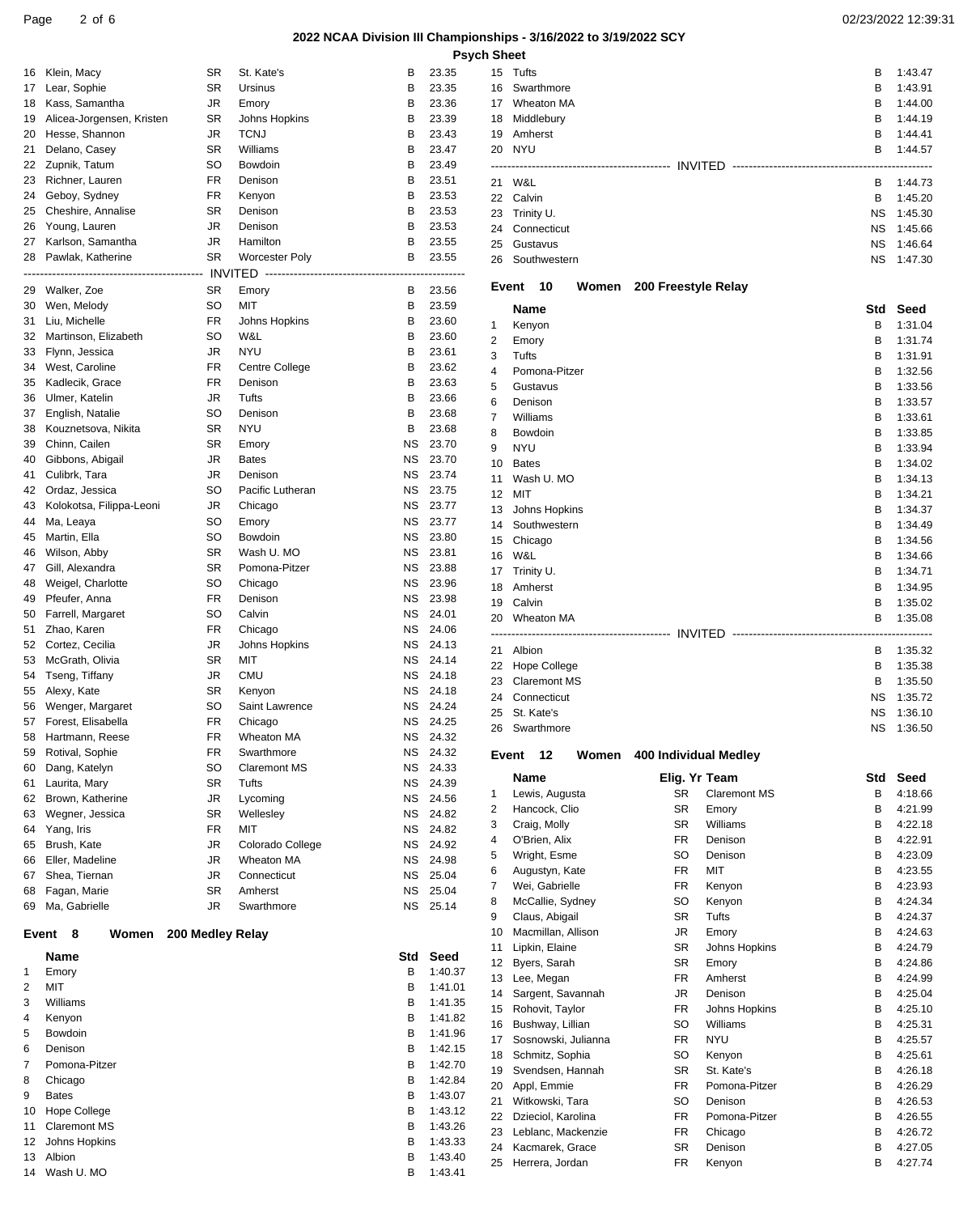## **2022 NCAA Division III Championships - 3/16/2022 to 3/19/2022 SCY Psych Sheet**

| 26       | Voss, Anne                               | JR                     | St. Kate's             | В         | 4:27.79            |                                | Event 16     |                                      | Women 200 Freestyle    |                                   |                 |                    |
|----------|------------------------------------------|------------------------|------------------------|-----------|--------------------|--------------------------------|--------------|--------------------------------------|------------------------|-----------------------------------|-----------------|--------------------|
|          | 27 Basil, Georgia                        | <b>FR</b>              | <b>NYU</b>             | В         | 4:27.96            |                                |              |                                      |                        |                                   |                 |                    |
|          |                                          |                        |                        |           |                    |                                | Name         |                                      | <b>SR</b>              | Elig. Yr Team<br>Tufts            | Std<br>в        | Seed<br>1:48.26    |
|          | 28 Ye, Alice                             | <b>SR</b>              | Chicago                | В         | 4:28.79            | $\mathbf{1}$<br>$\overline{2}$ |              | Hufziger, Mary<br>Brennan, Claire    | JR                     | Tufts                             | B               | 1:48.73            |
| 29       | Walker, Grace                            | <b>SO</b>              | Amherst                | в         | 4:28.98            | 3                              |              | Wisner, Taryn                        | <b>FR</b>              | Denison                           | в               | 1:49.36            |
| 30       | Bertschi, Samantha                       | FR                     | Chicago                | в         | 4:30.68            | 4                              |              | Wenger, Grace                        | <b>SO</b>              | <b>Bates</b>                      | В               | 1:49.41            |
| 31       | SAXOD, Candice                           | <b>SO</b>              | <b>NYU</b>             | <b>NS</b> | 4:31.37            | 5                              |              | Delano, Casey                        | <b>SR</b>              | Williams                          | B               | 1:49.57            |
| 32       | Dohrman, Joanna                          | <b>SO</b>              | Johns Hopkins<br>Tufts | ΝS        | 4:31.37            | 6                              |              | Ford, Madison                        | <b>SR</b>              | Connecticut                       | в               | 1:50.03            |
| 33<br>34 | Strohmeier, Valeria<br>Werner, Alexandra | FR<br>SR               | Pomona-Pitzer          | ΝS<br>ΝS  | 4:34.97<br>4:36.46 | 7                              |              | Turney, Avery                        | <b>FR</b>              | Pomona-Pitzer                     | В               | 1:50.03            |
| 35       | Donovan, Sloane                          | <b>SO</b>              | Emory                  | ΝS        | 4:44.85            | 8                              |              | Menso, Margaret                      | <b>SR</b>              | St. Kate's                        | B               | 1:50.17            |
| 36       | Xiong, Xin                               | <b>SO</b>              | Smith                  | ΝS        | 4:54.89            | 9                              |              | Cornish, Kristin                     | FR                     | Johns Hopkins                     | в               | 1:50.24            |
|          |                                          |                        |                        |           |                    | 10                             |              | Culibrk, Tara                        | <b>JR</b>              | Denison                           | в               | 1:50.24            |
|          | Event 14                                 | Women 100 Butterfly    |                        |           |                    | 11                             |              | Dacorte, Lydia                       | 5Y                     | Wheaton MA                        | B               | 1:50.33            |
|          | Name                                     | Elig. Yr Team          |                        | Std       | Seed               | 12<br>13                       |              | Isakoff, Katelin<br>Knutson, Maya    | JR<br>5Y               | Tufts<br>St. Olaf                 | в<br>В          | 1:50.53<br>1:50.78 |
| 1        | Hart, Crile                              | <b>SR</b>              | Kenyon                 | B         | 53.40              | 14                             |              | Zhao, Karen                          | <b>FR</b>              | Chicago                           | B               | 1:50.79            |
| 2        | Kilcoyne, Samantha                       | <b>SO</b>              | Williams               | В         | 54.04              | 15                             |              | Geboy, Sydney                        | FR                     | Kenyon                            | в               | 1:50.82            |
| 3        | Leone, Taylor                            | SR                     | Emory                  | В         | 54.20              | 16                             |              | Pfeufer, Anna                        | FR                     | Denison                           | в               | 1:51.01            |
| 4        | Pritchett, Emma                          | <b>FR</b>              | Denison                | В         | 54.57              | 17                             |              | Blake, Ella                          | JR                     | <b>Claremont MS</b>               | В               | 1:51.06            |
| 5        | Jungers, Megan                           | <b>SO</b>              | Emory                  | В         | 54.58              | 18                             |              | Panitz, Georgia                      | JR                     | Williams                          | в               | 1:51.07            |
| 6        | Turvey, Alexandra                        | <b>SO</b>              | Pomona-Pitzer          | В         | 54.65              | 19                             |              | Liu, Michelle                        | <b>FR</b>              | Johns Hopkins                     | в               | 1:51.24            |
| 7        | Dang, Katelyn                            | SO                     | Claremont MS           | В         | 54.76              | 20                             |              | Hagan, Emma                          | <sub>SO</sub>          | Trinity U.                        | в               | 1:51.40            |
| 8        | Chan, Zoe                                | <b>SR</b><br><b>SR</b> | <b>TCNJ</b><br>Tufts   | В         | 54.95              | 21                             |              | Gordon, Jessica                      | <b>JR</b>              | Amherst                           | в               | 1:51.40            |
| 9<br>10  | Laurita, Mary<br>Sealander, Ava          | <b>SR</b>              | <b>Claremont MS</b>    | В<br>В    | 55.16<br>55.18     | 22                             |              | Hoffman, Sarah                       | <b>SO</b>              | Kenyon                            | в               | 1:51.43            |
| 11       | Wegner, Jessica                          | <b>SR</b>              | Wellesley              | В         | 55.30              | 23                             |              | Uerling, Josephine                   | <b>SR</b>              | Emory                             | в               | 1:51.50            |
| 12       | Meszaros, Alexandra                      | JR                     | Wash U. MO             | B         | 55.39              | 24                             |              | Gruender, Madison                    | <b>SO</b>              | <b>UC Santa Cruz</b>              | в               | 1:51.70            |
| 13       | Farrell, Margaret                        | SO                     | Calvin                 | В         | 55.46              | 25                             |              | Chinn, Cailen                        | <b>SR</b>              | Emory                             | в               | 1:51.73            |
| 14       | Higgins, Andrea                          | <b>SR</b>              | Connecticut            | В         | 55.48              | 26<br>27                       |              | Helm, Penelope<br>Wenger, Margaret   | <b>SO</b><br><b>SO</b> | Emory<br>Saint Lawrence           | в<br>B          | 1:51.76<br>1:51.87 |
| 15       | Sowards, Savannah                        | JR                     | Emory                  | В         | 55.51              |                                |              |                                      |                        |                                   |                 |                    |
| 16       | Fagan, Marie                             | <b>SR</b>              | Amherst                | В         | 55.57              | 28                             |              | Ammon, Vaughn                        | JR                     | Connecticut                       | В               | 1:51.89            |
| 17       | Deng, Catherine                          | <b>FR</b>              | Caltech                | В         | 55.57              | 29                             |              | Adams, Jennifer                      | <b>FR</b>              | Amherst                           | в               | 1:51.91            |
| 18       | Ordaz, Jessica                           | <b>SO</b>              | Pacific Lutheran       | В         | 55.58              | 30                             |              | Higgins, Makenzie                    | <b>SO</b>              | Johns Hopkins                     | В               | 1:51.95            |
| 19       | Schulman, Emma                           | <b>SO</b>              | Williams               | В         | 55.62              | 31                             |              | Riccio, Ella                         | <b>FR</b>              | Bowdoin                           | ΝS              | 1:52.36            |
| 20       | Brosvik, Isabella                        | JR                     | <b>NYU</b>             | В         | 55.63              | 32                             |              | Susil, Meghan                        | <b>FR</b>              | Johns Hopkins                     | ΝS              | 1:52.37            |
| 21       | West, Caroline                           | <b>FR</b>              | Centre College         | В         | 55.64              | 33                             |              | Karlson, Samantha                    | <b>JR</b>              | Hamilton                          | <b>NS</b>       | 1:52.56            |
| 22       | Maki, Caroline                           | JR                     | Emory<br>Southwestern  | В<br>В    | 55.70              | 34                             |              | El Masri, Leila                      | <b>SR</b>              | <b>Claremont MS</b>               | <b>NS</b>       | 1:52.80            |
| 23<br>24 | Stovall, Jesse<br>Wambach, Madeline      | <b>SR</b><br>FR        | Trinity C.             | В         | 55.71<br>55.71     | 35                             |              | McEvoy, Leydn                        | <b>SO</b>              | <b>NYU</b>                        | <b>NS</b>       | 1:52.86            |
| 25       | Oal. Hale                                | FR                     | <b>Bates</b>           | В         | 55.73              | 36                             |              | White, Alexandra                     | <b>JR</b>              | Kenyon                            | <b>NS</b>       | 1:52.98            |
| 26       | Ford, Celia                              | FR                     | Kenyon                 | В         | 55.77              | 37                             |              | Kolokotsa, Filippa-Leoni             | <b>JR</b>              | Chicago                           | <b>NS</b>       | 1:53.08            |
|          | 27 McGrath, Olivia                       | <b>SR</b>              | MIT                    | В         | 55.79              | 38                             |              | Chatoor, Jada                        | <b>FR</b>              | Emory                             | ΝS              | 1:53.19            |
|          |                                          | INVITED                |                        |           |                    | 39<br>40                       |              | Pilecky, Anna<br>Ecklund, Jessilyn   | <b>SR</b><br><b>SR</b> | <b>UW-Stevens Point</b><br>VASSAR | NS<br>NS        | 1:53.69<br>1:53.70 |
|          | 28 Smith, Olivia                         | JR                     | Kenyon                 |           | B 55.81            | 41                             |              | Hiebert, Gracey                      | JR                     | <b>Claremont MS</b>               |                 | NS 1:54.29         |
| 29       | Lopez-Ona, Gabriella                     | SO                     | Williams               | В         | 55.92              | 42                             |              | Katz, Chloe                          | FR                     | Middlebury                        | ΝS              | 1:54.32            |
| 30       | Brush, Kate                              | <b>JR</b>              | Colorado College       | В         | 55.93              | 43                             |              | Macdonald, Kimberly                  | <b>JR</b>              | <b>SUNY Geneseo</b>               | <b>NS</b>       | 1:54.51            |
| 31       | Burrill, Megan                           | <b>SR</b>              | Illinois Tech          | В         | 55.95              | 44                             |              | Halsdorfer, Abby                     | JR                     | Case Western                      | NS              | 1:54.59            |
| 32       | Berdelman, Emma                          | JR                     | Denison                | В         | 56.00              | 45                             |              | Bowling, Kira                        | JR                     | Kenyon                            | ΝS              | 1:54.88            |
| 33       | Chun, Sydney                             | SO                     | MIT                    | В         | 56.05              | 46                             |              | Robey, Taylor                        | 5Y                     | Nazareth                          | ΝS              | 1:55.02            |
| 34       | Pawlak, Katherine                        | SR                     | <b>Worcester Poly</b>  | В         | 56.06              | 47                             |              | Brodnick, Ashley                     | <b>SR</b>              | <b>NYU</b>                        | NS              | 1:55.27            |
| 35       | McAllister, Maia<br>Gettings, Sage       | SO<br>SO               | <b>NYU</b><br>Albion   | В<br>В    | 56.09<br>56.29     | 48                             |              | Hayward, Frances                     | <b>SO</b>              | Williams                          | ΝS              | 1:55.75            |
| 36<br>37 | Wujciak, Lara                            | FR                     | Tufts                  | В         | 56.30              | 49                             |              | Shelburne, Catherine                 | <b>SO</b>              | Tufts                             | ΝS              | 1:55.85            |
| 38       | Marshall, Caitlin                        | FR                     | <b>NYU</b>             | В         | 56.35              | 50                             |              | Matheny, Abigail                     | <b>SR</b>              | Williams                          | ΝS              | 1:55.88            |
| 39       | Kelly, Alesha                            | SO                     | Chicago                | В         | 56.37              | 51                             |              | Hoffman, Emma                        | FR                     | <b>CMU</b>                        | ΝS              | 1:55.94<br>1:55.97 |
| 40       | Choi, Rebecca                            | <b>SR</b>              | <b>NYU</b>             | В         | 56.37              | 52<br>53                       |              | Paige, Adeline<br>Tropper, Stephanie | <b>SR</b><br>FR        | Colby<br><b>Bates</b>             | ΝS<br><b>NS</b> | 1:56.31            |
| 41       | Mirus, Emmerson                          | SR                     | Kenyon                 | В         | 56.39              | 54                             |              | Cremer, Allison                      | JR                     | Tufts                             | <b>NS</b>       | 1:56.99            |
| 42       | Gilbert, Ellen                           | SR                     | <b>IWU</b>             | В         | 56.40              | 55                             |              | Hesse, Shannon                       | JR                     | <b>TCNJ</b>                       | ΝS              | 1:57.11            |
| 43       | Rosado, Laura                            | SR                     | MIT                    | ΝS        | 56.72              | 56                             |              | Dixon, Alexandra                     | <b>SR</b>              | Emory                             | <b>NS</b>       | 1:58.09            |
| 44       | Smith, Abigail                           | SO                     | Pomona-Pitzer          | <b>NS</b> | 57.00              | 57                             |              | Hofstede, Ellen                      | JR                     | Gustavus                          | <b>NS</b>       | 1:58.96            |
| 45       | Zupnik, Tatum                            | SO                     | Bowdoin                | ΝS        | 57.05              | 58                             |              | Johnson, Julia                       | <b>SO</b>              | <b>Bates</b>                      | ΝS              | 1:59.16            |
| 46       | Xiong, Xin                               | <b>SO</b>              | Smith                  | ΝS        | 57.05              |                                |              |                                      |                        |                                   |                 |                    |
| 47       | Kass, Samantha                           | JR                     | Emory                  | ΝS        | 57.15              |                                | Event 18     | Women                                | 400 Medley Relay       |                                   |                 |                    |
| 48       | Axas, Anna                               | JR                     | Kenyon                 | ΝS        | 57.25              |                                | Name         |                                      |                        |                                   | Std             | Seed               |
| 49       | Cudney, Jillian                          | SO<br>FR               | Tufts                  | ΝS        | 57.46<br>57.50     | 1                              |              | Kenyon                               |                        |                                   | в               | 3:39.77            |
| 50<br>51 | Georgopoulou, Ioanna<br>Bream, Olivia    | FR                     | Chicago<br>Wooster     | ΝS<br>ΝS  | 57.59              | 2                              | Emory        |                                      |                        |                                   | в               | 3:40.63            |
| 52       | Gjerde, Caroline                         | <b>SO</b>              | <b>NYU</b>             | ΝS        | 58.04              | 3                              |              | Williams                             |                        |                                   | В               | 3:41.41            |
| 53       | Fathman, Hannah                          | FR                     | Albion                 | ΝS        | 58.25              | 4                              | MIT          |                                      |                        |                                   | В               | 3:42.64            |
| 54       | Young, Lauren                            | JR                     | Denison                | ΝS        | 59.30              | 5                              |              | Denison                              |                        |                                   | В               | 3:43.83            |
| 55       | Tolan, Ann                               | JR                     | Colby                  | ΝS        | 1:00.01            | 6                              |              | Pomona-Pitzer                        |                        |                                   | в               | 3:45.00            |
|          |                                          |                        |                        |           |                    | 7                              | <b>Bates</b> |                                      |                        |                                   | в               | 3:45.99            |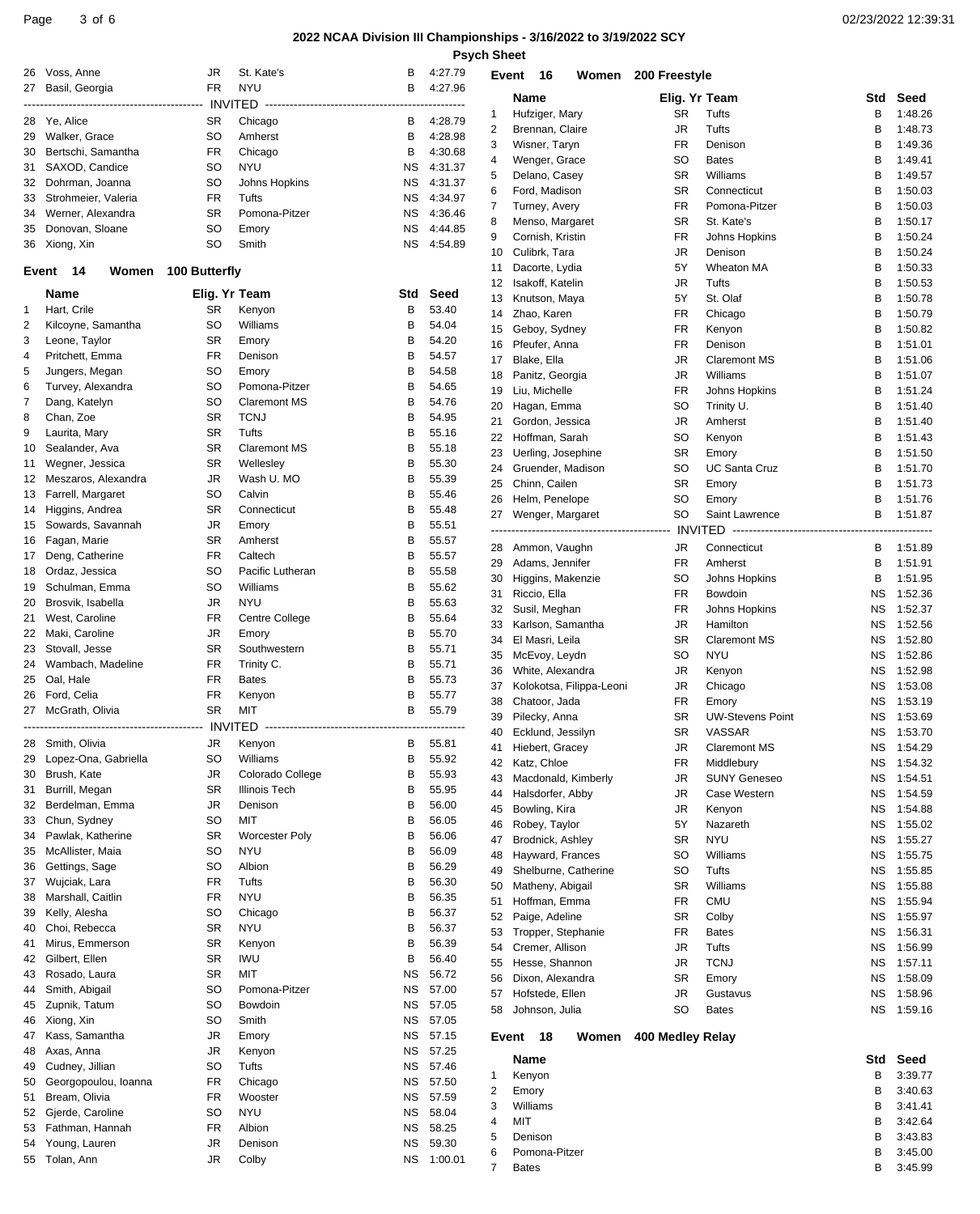**Event 20 200 Butterfly Women**

## **2022 NCAA Division III Championships - 3/16/2022 to 3/19/2022 SCY**

**Psych Sh** 

| 8  | Wash U. MO          | в         | 3:46.38 |
|----|---------------------|-----------|---------|
| 9  | Tufts               | в         | 3:46.45 |
| 10 | Bowdoin             | B         | 3:46.66 |
| 11 | <b>Hope College</b> | в         | 3:46.85 |
| 12 | <b>Claremont MS</b> | в         | 3:46.89 |
| 13 | Johns Hopkins       | в         | 3:46.92 |
| 14 | <b>NYU</b>          | в         | 3:47.66 |
| 15 | Albion              | в         | 3:47.76 |
| 16 | Chicago             | в         | 3:47.86 |
| 17 | St. Kate's          | в         | 3:48.05 |
| 18 | Trinity U.          | B         | 3:49.57 |
| 19 | Amherst             | в         | 3:49.93 |
| 20 | Swarthmore          | в         | 3:50.23 |
|    |                     |           |         |
| 21 | Wheaton MA          | B         | 3:50.25 |
| 22 | Connecticut         | в         | 3:50.39 |
| 23 | Calvin              | NS        | 3:51.44 |
| 24 | W&L                 | <b>NS</b> | 3:51.82 |
| 25 | Middlebury          | NS.       | 3:51.86 |
| 26 | Gustavus            | NS        | 3:54.70 |
| 27 | Southwestern        | <b>NS</b> | 3:55.23 |
|    |                     |           |         |

#### **Name Elig. Yr Team Std** Seed 1 Fagan, Marie SR Amherst B 2:00.58 2 Marshall, Caitlin **FR** NYU B 2:00.88 3 Kilcoyne, Samantha SO Williams B 2:01.16 4 Hancock, Clio SR Emory B 2:01.23 5 Wujciak, Lara **FR** Tufts **B** 2:01.78 6 Kelly, Alesha SO Chicago B 2:01.87 7 Higgins, Andrea SR Connecticut B 2:02.01 8 Meszaros, Alexandra JR Wash U. MO B 2:02.24 Axas, Anna JR Kenyon B 2:02.51 10 Lopez-Ona, Gabriella SO Williams B 2:02.73 11 Pritchett, Emma **FR** Denison **B** 2:02.75 12 Dixon, Alexandra SR Emory B 2:02.85 13 Gilbert, Ellen SR IWU B 2:03.08 14 Isakoff, Katelin **JR** Tufts **B** 2:03.13 15 Berdelman, Emma **JR** Denison **B** 2:03.14 16 Xiong, Xin SO Smith B 2:03.16 17 Smith, Abigail SO Pomona-Pitzer B 2:03.45 18 Burrill, Megan SR Illinois Tech B 2:03.68 19 Chan, Zoe SR TCNJ B 2:03.71 20 Ye, Alice SR Chicago B 2:03.71 21 Bream, Olivia **FR** Wooster **B** 2:03.74 22 Lipkin, Elaine SR Johns Hopkins B 2:03.75 23 Chun, Sydney SO MIT B 2:03.94 24 Brush, Kate **JR** Colorado College B 2:03.96 25 Dang, Katelyn SO Claremont MS B 2:03.96 26 Ford, Celia **FR** Kenyon B 2:04.34 27 Strohmeier, Valeria **FR** Tufts **B** 2:04.51 -------------------------------------------- INVITED ------------------------------------------------- Davis, Emerson JR Johns Hopkins B 2:04.76 29 Schmitz, Sophia SO Kenyon B 2:04.90 30 Sosnowski, Julianna FR NYU B 2:05.13 Brosvik, Isabella JR NYU B 2:05.22 32 Schulman, Emma SO Williams NS 2:05.69 Deng, Catherine FR Caltech NS 2:05.90 34 Macmillan, Allison JR Emory NS 2:06.38 35 Svendsen, Hannah SR St. Kate's NS 2:07.00 36 Dzieciol, Karolina **FR** Pomona-Pitzer NS 2:07.57 37 Wambach, Madeline FR Trinity C. NS 2:08.16 38 Sokolowski, Suzanne FR Chicago NS 2:16.92 **Event 22 100 Backstroke Women Name Elig. Yr Team Std** Seed 1 Flynn, Jessica **JR** NYU B 53.95 2 Jungers, Megan SO Emory B 54.10 3 Smith, Olivia **JR** Kenyon **B** 54.71 4 Verkleeren, Sophia **FR** Williams B 54.89 5 Cheshire, Annalise SR Denison B 55.16

| <b>Sheet</b> |                      |                         |                     |           |         |
|--------------|----------------------|-------------------------|---------------------|-----------|---------|
| 6            | Wilson, Abby         | <b>SR</b>               | Wash U. MO          | В         | 55.21   |
| 7            | Cassily, Sophie      | <b>FR</b>               | <b>Bates</b>        | в         | 55.23   |
| 8            | Martin, Ella         | SO                      | Bowdoin             | В         | 55.27   |
| 9            | Kraus, Sara          | <b>FR</b>               | Hope College        | B         | 55.58   |
| 10           | Georgopoulou, Ioanna | FR                      | Chicago             | в         | 55.59   |
| 11           | Wang, Jia Ying       | JR                      | <b>CMU</b>          | В         | 55.74   |
| 12           | Forest, Elisabella   | <b>FR</b>               | Chicago             | В         | 55.82   |
| 13           | Okubo, Sydney        | SR                      | Johns Hopkins       | В         | 55.86   |
| 14           | Sowards, Savannah    | JR                      | Emory               | В         | 55.92   |
| 15           | Thompson, Emma       | <b>FR</b>               | Whitworth           | В         | 56.15   |
| 16           | Tseng, Tiffany       | JR                      | <b>CMU</b>          | В         | 56.15   |
| 17           | Richner, Lauren      | <b>FR</b>               | Denison             | В         | 56.23   |
| 18           | Cortez, Cecilia      | JR                      | Johns Hopkins       | В         | 56.28   |
| 19           | Ecklund, Jessilyn    | <b>SR</b>               | <b>VASSAR</b>       | В         | 56.28   |
| 20           | Roche, Cameron       | SO                      | Johns Hopkins       | В         | 56.34   |
| 21           | Shea, Tiernan        | JR                      | Connecticut         | В         | 56.37   |
| 22           | Alexy, Kate          | <b>SR</b>               | Kenyon              | В         | 56.37   |
| 23           | Ma, Emily            | <b>SO</b>               | <b>NYU</b>          | В         | 56.41   |
| 24           | Ma, Leaya            | <b>SO</b>               | Emory               | B         | 56.51   |
| 25           | Hartmann, Reese      | <b>FR</b>               | Wheaton MA          | B         | 56.60   |
| 26           | Mitchum, Jameson     | JR                      | <b>Claremont MS</b> | B         | 56.66   |
| 27           | Yang, Iris           | <b>FR</b>               | MIT                 | В         | 56.82   |
|              |                      |                         |                     |           |         |
|              |                      |                         |                     |           |         |
|              | 28 Rosado, Laura     | <b>SR</b>               | MIT                 | NS        | 56.87   |
| 29           | Gjerde, Caroline     | SO                      | <b>NYU</b>          | NS        | 56.88   |
| 30           | Kouznetsova, Nikita  | SR                      | <b>NYU</b>          | NS        | 57.18   |
| 31           | Weigel, Charlotte    | SO                      | Chicago             | NS        | 57.22   |
| 32           | Gaston, Sara         | JR                      | W&L                 | NS        | 57.37   |
| 33           | Fowler, Mabel        | 5Y                      | Trinity U.          | NS        | 57.81   |
| 34           | Wegner, Jessica      | <b>SR</b>               | Wellesley           | <b>NS</b> | 58.01   |
| Event        | 24<br>Women          | <b>100 Breaststroke</b> |                     |           |         |
|              | <b>Name</b>          | Elig. Yr Team           |                     | Std       | Seed    |
| 1            | Chen, Edenna         | JR                      | MIT                 | A         | 1:00.43 |
|              |                      |                         |                     |           |         |
|              |                      |                         |                     |           |         |
| 2            | Wentzel, Jordyn      | <b>SR</b>               | St. Kate's          | В         | 1:01.15 |
| 3            | Fadely, Jennah       | FR                      | Kenyon              | В         | 1:01.37 |
| 4            | Wager, Amanda        | SO                      | Williams            | В         | 1:01.68 |
| 5            | Brooks, Kinsey       | SO                      | Mary Washington     | в         | 1:01.91 |
| 6            | Wishnack, Charlotte  | <b>FR</b>               | Williams            | В         | 1:02.44 |
| 7            | Wei, Gabrielle       | <b>FR</b>               | Kenyon              | B         | 1:02.83 |
| 8            | Bates, Eden          | SR                      | Emory               | в         | 1:02.91 |
| 9            | Rohovit, Taylor      | <b>FR</b>               | Johns Hopkins       | В         | 1:03.00 |
| 10           | Gibbons, Abigail     | JR                      | <b>Bates</b>        | В         | 1:03.05 |
| 11           | Gill, Alexandra      | <b>SR</b>               | Pomona-Pitzer       | В         | 1:03.11 |
| 12           | Walker, Zoe          | SR                      | Emory               | в         | 1:03.14 |
| 13           | Boardman, Annabella  | JR                      | Swarthmore          | В         | 1:03.30 |
| 14           | Crane, Christina     | JR                      | Denison             | В         | 1:03.47 |
| 15           | Smith, Mattie        | FR                      | Albion              | в         | 1:03.59 |
| 16           | Roberts, Anna        | JR                      | Bowdoin             | в         | 1:03.73 |
| 17           | Grand'Pierre, Emilie | JR                      | Bowdoin             | в         | 1:03.75 |
| 18           | Rotival, Sophie      | FR                      | Swarthmore          | в         | 1:03.76 |
| 19           | Brown, Katherine     | JR                      | Lycoming            | в         | 1:03.88 |
| 20           | Schaefer, Emma       | 5Y                      | <b>Hope College</b> | в         | 1:03.89 |
| 21           | Weaver, Ella         | <b>SO</b>               | <b>UWEC</b>         | В         | 1:03.97 |
| 22           | Arwood, Fiona        | <b>SO</b>               | Emory               | в         | 1:04.05 |
| 23           | Javens, Devin        | SR                      | Denison             | в         | 1:04.08 |
| 24           | Ma, Gabrielle        | JR                      | Swarthmore          | в         | 1:04.16 |
| 25           | Wakiyama, Grace      | <b>SR</b>               | Wash U. MO          | в         | 1:04.24 |
| 26           | Lantry, Olivia       | SR                      | Denison             | в         | 1:04.34 |
| 27           | Eller, Madeline      | JR                      | Wheaton MA          | В         | 1:04.34 |
|              |                      |                         |                     |           |         |
| 28           | Nevin, Sophia        | 5Y                      | St. Olaf            | В         | 1:04.36 |
| 29           | Lacroix, Allison     | FR                      | Amherst             | В         | 1:04.47 |
| 30           | Overbey, Katherine   | JR                      | Johns Hopkins       | В         | 1:04.57 |
| 31           | Miller, Abigail      | FR                      | Tufts               | В         | 1:04.59 |
| 32           | Werner, Alexandra    | SR                      | Pomona-Pitzer       | ΝS        | 1:05.05 |
| 33           | Roberts, May Ling    | FR                      | Pomona-Pitzer       | ΝS        | 1:05.26 |
| 34           | Prawira, Kelly       | FR                      | <b>Claremont MS</b> | ΝS        | 1:05.57 |
| 35           | Lear, Sophie         | SR                      | Ursinus             | ΝS        | 1:06.34 |
| 36           | Oal, Hale            | FR                      | <b>Bates</b>        | ΝS        | 1:09.45 |

**Event 26 Women 800 Freestyle Relay**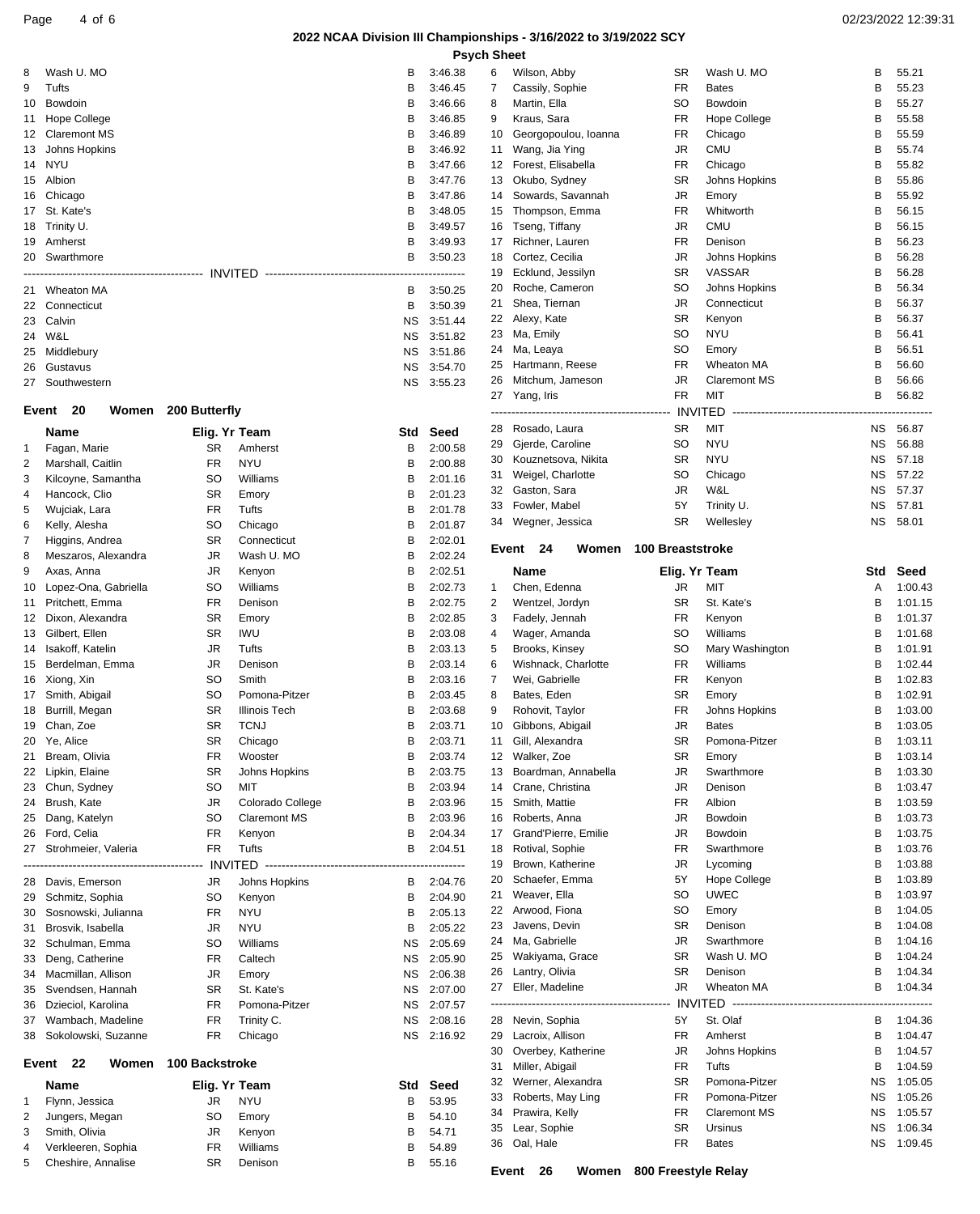# **2022 NCAA Division III Championships - 3/16/2022 to 3/19/2022 SCY**

| Page | , of F | 02/23/2022 12:39:31 |
|------|--------|---------------------|
|      |        |                     |

|    |                      |                      |                         |     |            | <b>Psych Sheet</b> |                           |                |                       |     |         |
|----|----------------------|----------------------|-------------------------|-----|------------|--------------------|---------------------------|----------------|-----------------------|-----|---------|
|    | Name                 |                      |                         | Std | Seed       | 5                  | Turney, Avery             | FR             | Pomona-Pitzer         | В   | 50.49   |
| 1  | Tufts                |                      |                         | В   | 7:18.26    | 6                  | Cudney, Jillian           | <b>SO</b>      | Tufts                 | В   | 50.52   |
|    |                      |                      |                         |     |            | $\overline{7}$     | Robey, Taylor             | 5Y             | Nazareth              | В   | 50.54   |
| 2  | Denison              |                      |                         | В   | 7:22.84    | 8                  | Riccio, Ella              | FR             | Bowdoin               | B   | 50.61   |
| 3  | Williams             |                      |                         | В   | 7:24.38    | 9                  | Brennan, Claire           | JR             | Tufts                 | В   | 50.63   |
| 4  | Kenyon               |                      |                         | В   | 7:24.59    | 10                 | Klein, Macy               | <b>SR</b>      | St. Kate's            | В   | 50.63   |
| 5  | Johns Hopkins        |                      |                         | В   | 7:25.80    | 11                 | Leone, Taylor             | <b>SR</b>      | Emory                 | B   | 50.67   |
| 6  | Connecticut          |                      |                         | В   | 7:26.85    |                    |                           |                | Hamilton              | B   |         |
| 7  | Emory                |                      |                         | В   | 7:26.98    | 12                 | Karlson, Samantha         | JR             |                       |     | 50.72   |
| 8  | Amherst              |                      |                         | В   | 7:27.10    | 13                 | Kass, Samantha            | JR             | Emory                 | В   | 50.73   |
| 9  | St. Kate's           |                      |                         | B   | 7:27.26    | 14                 | Fathman, Hannah           | FR             | Albion                | B   | 50.75   |
| 10 | Chicago              |                      |                         | В   | 7:29.04    | 15                 | Cheshire, Annalise        | <b>SR</b>      | Denison               | В   | 50.77   |
| 11 | <b>Claremont MS</b>  |                      |                         | В   | 7:29.08    | 16                 | White, Alexandra          | JR             | Kenyon                | В   | 50.97   |
| 12 | <b>Bates</b>         |                      |                         | В   | 7:29.55    | 17                 | Stovall, Jesse            | <b>SR</b>      | Southwestern          | B   | 50.97   |
|    |                      |                      |                         |     |            | 18                 | Chinn, Cailen             | <b>SR</b>      | Emory                 | B   | 50.98   |
| 13 | Trinity U.           |                      |                         | В   | 7:30.68    | 19                 | Tolan, Ann                | JR             | Colby                 | B   | 50.99   |
| 14 | MIT                  |                      |                         | В   | 7:30.80    | 20                 | Zhao, Karen               | <b>FR</b>      | Chicago               | B   | 51.03   |
| 15 | Pomona-Pitzer        |                      |                         | В   | 7:31.00    |                    |                           |                |                       |     |         |
| 16 | NYU                  |                      |                         | В   | 7:31.34    | 21                 | Culibrk, Tara             | JR             | Denison               | В   | 51.05   |
| 17 | Wash U. MO           |                      |                         | В   | 7:35.63    | 22                 | Kolokotsa, Filippa-Leoni  | JR             | Chicago               | В   | 51.06   |
| 18 | Wheaton MA           |                      |                         | В   | 7:36.37    | 23                 | Hagan, Emma               | SO             | Trinity U.            | B   | 51.09   |
| 19 | Hope College         |                      |                         | B   | 7:36.58    | 24                 | Lear, Sophie              | <b>SR</b>      | Ursinus               | В   | 51.10   |
|    | 20 W&L               |                      |                         | В   | 7:38.17    | 25                 | Flynn, Jessica            | JR             | <b>NYU</b>            | в   | 51.22   |
|    |                      |                      |                         |     |            | 26                 | Ford. Madison             | <b>SR</b>      | Connecticut           | В   | 51.25   |
|    |                      |                      |                         |     |            | 27                 | Martinson, Elizabeth      | SO             | W&L                   | в   | 51.27   |
| 21 | Bowdoin              |                      |                         |     | B 7:38.67  |                    |                           |                |                       |     |         |
| 22 | Swarthmore           |                      |                         | ΝS  | 7:41.24    |                    |                           |                |                       |     |         |
| 23 | Calvin               |                      |                         | ΝS  | 7:43.78    | 28                 | Girgenti, Sophia          | <b>SR</b>      | Johns Hopkins         | В   | 51.29   |
| 24 | Gustavus             |                      |                         | ΝS  | 7:47.94    | 29                 | Pawlak, Katherine         | <b>SR</b>      | <b>Worcester Poly</b> | В   | 51.30   |
| 25 | Southwestern         |                      |                         | ΝS  | 7:48.97    | 30                 | Geboy, Sydney             | <b>FR</b>      | Kenyon                | в   | 51.33   |
| 26 | Albion               |                      |                         |     | NS 7:53.99 | 31                 | Hufziger, Mary            | <b>SR</b>      | Tufts                 | в   | 51.42   |
|    |                      |                      |                         |     |            | 32                 | Knutson, Maya             | 5Y             | St. Olaf              | в   | 51.42   |
|    | Event 28             | Women 1650 Freestyle |                         |     |            | 33                 | Uerling, Josephine        | <b>SR</b>      | Emory                 | В   | 51.44   |
|    |                      |                      |                         |     |            | 34                 | Liu, Michelle             | FR             | Johns Hopkins         | В   | 51.45   |
|    | Name                 | Elig. Yr Team        |                         | Std | Seed       | 35                 | Ammon, Vaughn             | JR             | Connecticut           | B   | 51.47   |
| -1 | Menso, Margaret      | <b>SR</b>            | St. Kate's              | В   | 16:43.43   |                    |                           | <b>SR</b>      | Williams              |     |         |
| 2  | O'Brien, Alix        | <b>FR</b>            | Denison                 | в   | 16:47.31   | 36                 | Delano, Casey             |                |                       | в   | 51.55   |
| 3  | Wisner, Taryn        | FR                   | Denison                 | В   | 16:48.85   | 37                 | Mello, Valerie            | FR             | Pomona-Pitzer         | В   | 51.56   |
|    |                      | <b>SO</b>            | Denison                 | В   | 16:48.89   | 38                 | West, Caroline            | <b>FR</b>      | Centre College        | В   | 51.57   |
| 4  | Witkowski, Tara      |                      |                         |     |            | 39                 | Bjornstad, Lindsey        | <b>SR</b>      | MIT                   | в   | 51.59   |
| 5  | Cornish, Kristin     | <b>FR</b>            | Johns Hopkins           | в   | 16:48.94   | 40                 | Kadlecik, Grace           | <b>FR</b>      | Denison               | В   | 51.64   |
| 6  | Bushway, Lillian     | SO                   | Williams                | В   | 16:57.13   | 41                 | Walker, Zoe               | <b>SR</b>      | Emory                 | В   | 51.64   |
| 7  | Sokolowski, Suzanne  | FR                   | Chicago                 | В   | 16:58.07   | 42                 | English, Natalie          | SO             | Denison               | В   | 51.68   |
| 8  | Pilecky, Anna        | <b>SR</b>            | <b>UW-Stevens Point</b> | B   | 17:01.31   | 43                 | Zupnik, Tatum             | SO             | Bowdoin               | ΝS  | 51.79   |
| 9  | Brodnick, Ashley     | <b>SR</b>            | <b>NYU</b>              | В   | 17:01.56   |                    | Panitz, Georgia           |                |                       |     |         |
| 10 | Lee, Megan           | FR                   | Amherst                 | В   | 17:02.26   | 44                 |                           | JR             | Williams              | ΝS  | 51.84   |
| 11 | Bowling, Kira        | JR                   | Kenyon                  | B   | 17:03.03   | 45                 | Farrell, Margaret         | SO             | Calvin                | ΝS  | 51.86   |
|    | 12 Dacorte, Lydia    | 5Y                   | Wheaton MA              | B   | 17:03.76   | 46                 | Martin, Ella              | SO             | Bowdoin               | NS. | 51.94   |
|    |                      |                      |                         |     |            | 47                 | Pfeufer, Anna             | <b>FR</b>      | Denison               | NS  | 51.96   |
| 13 | Dohrman, Joanna      | SO                   | Johns Hopkins           | в   | 17:05.82   | 48                 | Wenger, Grace             | <b>SO</b>      | Bates                 | ΝS  | 51.98   |
| 14 | Shelburne, Catherine | SO                   | Tufts                   | B   | 17:07.68   | 49                 | Richner, Lauren           | <b>FR</b>      | Denison               | ΝS  | 52.05   |
| 15 | Donovan, Sloane      | SO                   | Emory                   | В   | 17:09.94   | 50                 | McGrath, Olivia           | <b>SR</b>      | MIT                   | ΝS  | 52.09   |
| 16 | Chatoor, Jada        | FR                   | Emory                   | В   | 17:11.69   | 51                 | Helm, Penelope            | <b>SO</b>      | Emory                 | ΝS  | 52.14   |
| 17 | Hoffman, Sarah       | SO                   | Kenyon                  | В   | 17:12.32   | 52                 | Young, Lauren             | JR             | Denison               | ΝS  | 52.15   |
| 18 | Blake, Ella          | <b>JR</b>            | <b>Claremont MS</b>     | В   | 17:12.46   |                    |                           |                |                       |     |         |
| 19 | Hiebert, Gracey      | JR                   | <b>Claremont MS</b>     | в   | 17:12.98   | 53                 | Laurita, Mary             | SR             | Tufts                 | ΝS  | 52.20   |
| 20 | Tropper, Stephanie   | FR                   | <b>Bates</b>            | В   | 17:14.17   | 54                 | Susil, Meghan             | FR             | Johns Hopkins         | ΝS  | 52.21   |
| 21 | Halsdorfer, Abby     | <b>JR</b>            | Case Western            | B   | 17:14.97   | 55                 | Meszaros, Alexandra       | JR             | Wash U. MO            | ΝS  | 52.22   |
|    | Cremer, Allison      | JR                   | Tufts                   | В   | 17:15.74   | 56                 | Gordon, Jessica           | JR             | Amherst               | ΝS  | 52.31   |
| 22 |                      |                      |                         |     |            | 57                 | Wenger, Margaret          | <sub>SO</sub>  | Saint Lawrence        | ΝS  | 52.32   |
| 23 | Paige, Adeline       | <b>SR</b>            | Colby                   | В   | 17:16.00   | 58                 | Alicea-Jorgensen, Kristen | <b>SR</b>      | Johns Hopkins         | ΝS  | 52.59   |
| 24 | Macdonald, Kimberly  | JR                   | <b>SUNY Geneseo</b>     | В   | 17:16.16   | 59                 | Kilcoyne, Samantha        | <b>SO</b>      | Williams              | ΝS  | 52.65   |
| 25 | Hayward, Frances     | SO                   | Williams                | В   | 17:16.27   | 60                 | Hesse, Shannon            | <b>JR</b>      | <b>TCNJ</b>           | ΝS  | 52.97   |
| 26 | Johnson, Julia       | SO                   | <b>Bates</b>            | В   | 17:18.47   | 61                 | McEvoy, Leydn             | <sub>SO</sub>  | <b>NYU</b>            | ΝS  | 53.48   |
| 27 | Bertschi, Samantha   | <b>FR</b>            | Chicago                 | В   | 17:18.85   |                    |                           |                |                       |     |         |
|    |                      |                      |                         |     |            | 62                 | Ford, Celia               | FR             | Kenyon                | ΝS  | 54.05   |
|    | McCallie, Sydney     | SO                   | Kenyon                  | В   | 17:24.70   | 63                 | Sealander, Ava            | <b>SR</b>      | <b>Claremont MS</b>   | ΝS  | 54.22   |
| 28 |                      |                      |                         |     |            | 64                 | Alexy, Kate               | <b>SR</b>      | Kenyon                | ΝS  | 54.37   |
| 29 | Griffin, Mirielle    | FR                   | MIT                     | В   | 17:30.69   | 65                 | Brown, Katherine          | JR             | Lycoming              | ΝS  | 54.43   |
| 30 | El Masri, Leila      | <b>SR</b>            | <b>Claremont MS</b>     | в   | 17:33.69   | 66                 | Brosvik, Isabella         | JR             | <b>NYU</b>            | ΝS  | 55.10   |
| 31 | Basil, Georgia       | <b>FR</b>            | <b>NYU</b>              | ΝS  | 17:38.75   | 67                 | Lopez-Ona, Gabriella      | <b>SO</b>      | Williams              | ΝS  | 55.66   |
|    | 32 Schmitz, Sophia   | SO                   | Kenyon                  | NS  | 18:04.34   | 68                 | Katz, Chloe               | FR             | Middlebury            | ΝS  | 56.11   |
|    |                      |                      |                         |     |            |                    |                           |                |                       |     |         |
|    | Event 30             | Women 100 Freestyle  |                         |     |            |                    | -32<br>Event<br>Women     | 200 Backstroke |                       |     |         |
|    | Name                 | Elig. Yr Team        |                         | Std | Seed       |                    | Name                      | Elig. Yr Team  |                       | Std | Seed    |
| 1  | Turvey, Alexandra    | <b>SO</b>            | Pomona-Pitzer           | В   | 49.96      | $\mathbf{1}$       | Hart, Crile               | <b>SR</b>      | Kenyon                | В   | 1:57.62 |
| 2  | Hofstede, Ellen      | JR                   | Gustavus                | В   | 50.10      | 2                  | Jungers, Megan            | <sub>SO</sub>  | Emory                 | В   | 1:57.66 |
| 3  | Mirus, Emmerson      | <b>SR</b>            | Kenyon                  | в   | 50.29      |                    |                           |                |                       |     |         |
| 4  | Maki, Caroline       | JR                   | Emory                   | В   | 50.35      | 3                  | Cassily, Sophie           | FR             | <b>Bates</b>          | В   | 1:57.98 |
|    |                      |                      |                         |     |            | $\overline{4}$     | Kraus, Sara               | FR             | <b>Hope College</b>   | в   | 1:58.60 |